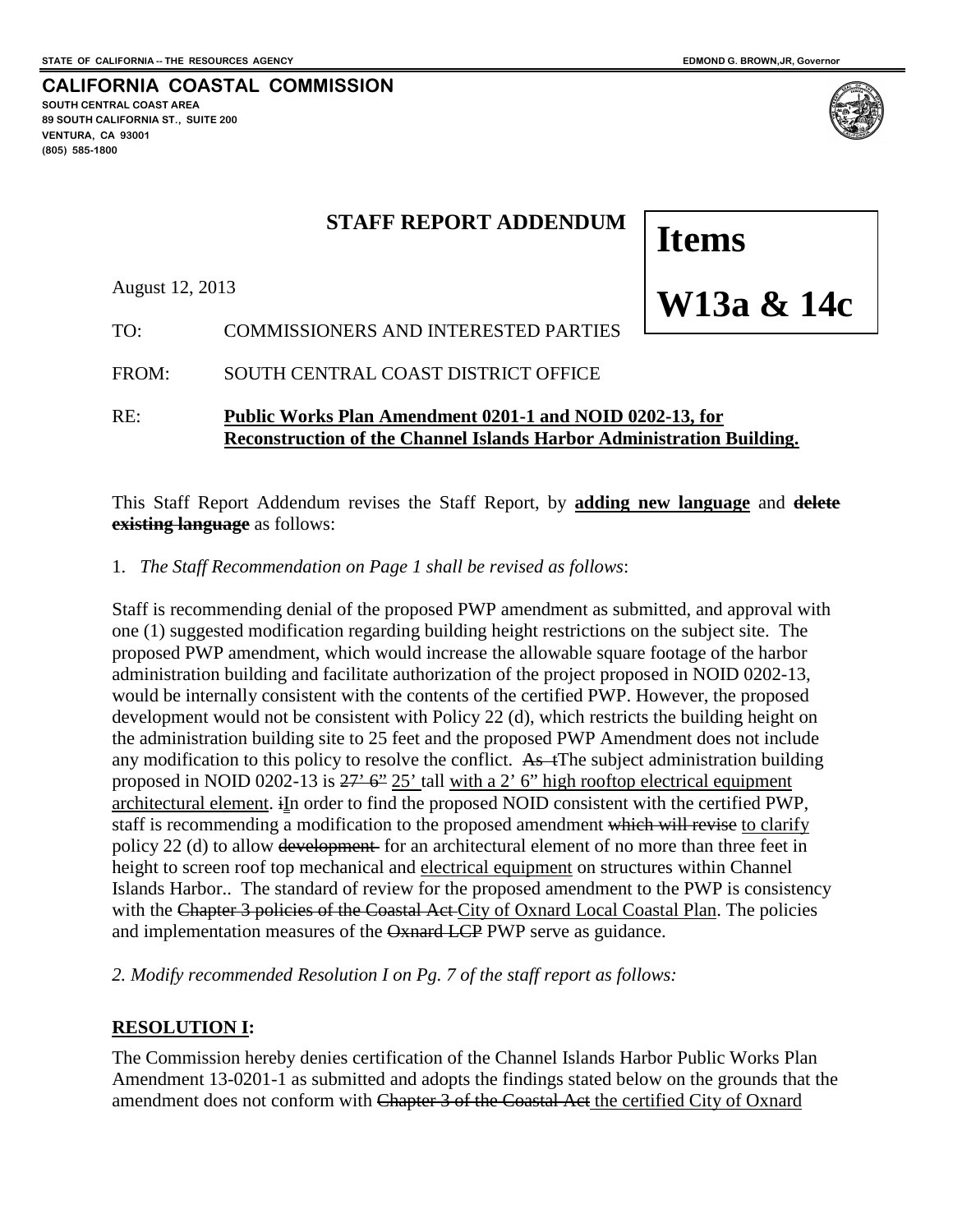#### Page 2

Local Coastal Program (LCP). Certification of the Amendment would not comply with the California Environmental Quality Act because there are feasible alternatives or feasible mitigation measures that would substantially lessen the significant adverse effects that the approval of the amendment would have on the environment.

*3. Modify recommended Resolution II on Pg. 7 of the staff report as follows:*

#### **RESOLUTION II:**

The Commission hereby certifies the Channel Islands Harbor Public Works Plan Amendment 13-0201-1 if modified as suggested and adopts the findings stated below on the grounds that the amendment with the suggested modifications conforms with Chapter 3 of the Coastal Act The certified City of Oxnard LCP. Certification of the amendment if modified as suggested complies with the California Environmental Quality Act because either 1) feasible mitigation measures and/or alternatives have been incorporated to substantially lessen any significant adverse effects of the amendment on the environment, or 2) there are no further feasible mitigation measures or alternatives that would substantially lessen any significant adverse impacts of the amendment on the environment.

4. *Modify suggested PWP Amendment modification #1 on Page 9 as follows*:

1. Modify policy 22(d) as follows:

d. Future building or redevelopment in the harbor shall not exceed 2 stories or 25 feet in height or 35 feet on parcel V-I at the corner of Victoria and Channel Islands Boulevard, or 28 feet on the Harbor administrative building site at the corner of Victoria Avenue and Pelican Way. Except where electrical equipment is placed on a building's rooftop, in which case the equipment and/or screening materials may extend no more than an additional 3 feet in height above the required 25 or 35 foot building height. Height shall be measured from the centerline of the frontage rd.

*5. On Page 21 under the Visual Resources section insert the following City of Oxnard LCP policies:*

Policy 35 of the certified City of Oxnard LUP states:

The visual quality of the harbor shall be maintained by protecting unimpeded views to the water area from the Victoria Avenue and Channel Islands and Harbor boulevards by retaining view corridors between the first main road and the waterline. View corridors shall be landscaped to screen and soften views across paved areas and to frame and accentuate the view. Development in the harbor shall not exceed two stories (25 feet in height) or at the corner of Victoria Avenue and Channel Islands Boulevard, 35 feet in height.

Policy 17-24 of the certified City of Oxnard IP, applicable to Channel Islands Harbor, states:

(D) Property Development Standards-

(1) Maximum building height: two stories, not to exceed 25 feet.  $[\dots]$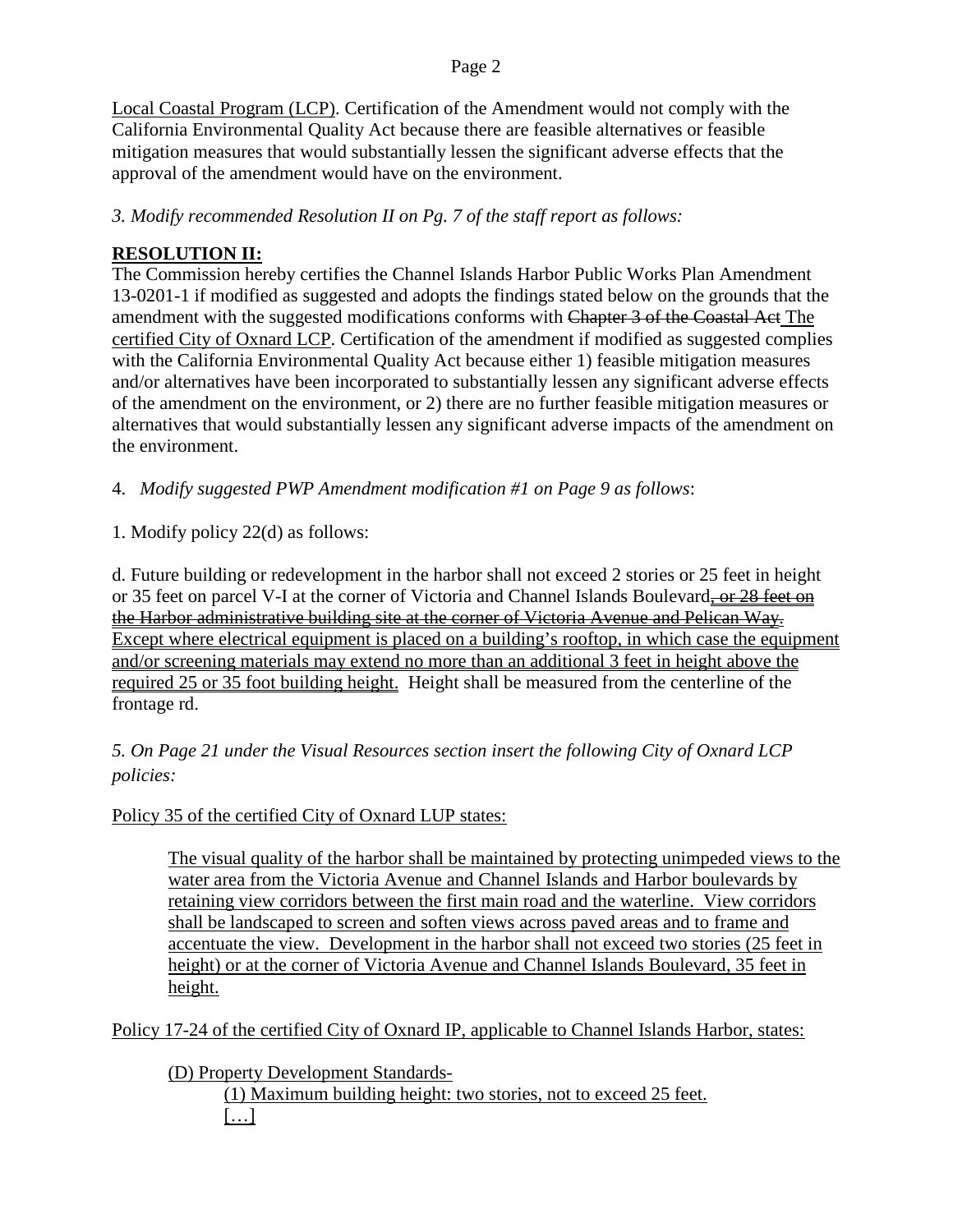# 6. *On Page 22 under the Visual Resources section modify the first and second paragraph as follows:*

Construction of the Harbor Administration Building project will take place adjacent to a view corridor designated by the certified Land Use/Access plan of the PWP. The PWP designates a view corridor at the end of the Pelican way cul-de-sac. While the subject administration building site is located adjacent to a public view corridor identified on the certified PWP Land Use Plan Map, the proposed redevelopment will maintain the existing footprint of the current administration building and will not extend into or any closer to any portion of the identified public view corridor. Further, given the topography and the design of the existing structures, there are not any existing views of the harbor or water across the project site. As such, the increase in square footage of the administrative building, as proposed, will not encroach into any existing public view corridors and will not result in the loss of any existing vistas across the project site. With regard to building height, Policy 22(d) of the PWP, policy 35 of the City of Oxnard Land Use Plan and policy 17-24 of the City of Oxnard Implementation Plan, restricts the height of new development on the subject administration building site to 25 feet.  $\overline{As}$  tThe associated NOID proposes to authorize the construction of a  $27'$  6"-25'high structure, with a 2' 6" high electrical equipment box, to be mounted on a portion of the roof of the proposed building. the NOID could not be found consistent with this policy of the certified PWP. Therefore, in order to find the proposed NOID consistent with the certified PWP, staff is recommending that the PWP amendment be modified to incorporate a revision to policy 22(d), which will allow development the building's roof mounted electrical equipment on the subject site to have a maximum height of 28 3 feet. The subject site is not located within an identified view corridor and the additional 3 feet in building height on the roof of the proposed 25' high building will not result in adverse impacts to existing public coastal views. The proposed twostory, 27 foot, 6 inch 25' foot high administrative building will be consistent with the applicable Policy 22(d) height limit of 28 25 feet (if modified as suggested) and Staff's suggested modification will add specificity to the building height requirements of the subject PWP policy. However, in order to ensure that the proposed NOID is consistent with the visual resource policies of the PWP, staff is recommending special condition # 7, requiring that the color of the proposed administration building be limited to colors compatible with the surrounding environment (earth tones). This condition will require that the subject building blends in with the character of development in the area and is not visually obtrusive. As conditioned, the development will result in no significant adverse impacts to public visual resources.

Therefore, staff finds the proposed PWP, as modified, consistent with the Chapter 3 policies of the Coastal act and the guidance provided by all applicable policies of the City of Oxnard LCP. Further, for the reasons discussed above, the Commission finds that the Notice of Impending Development, as conditioned, is consistent with applicable visual resource policies of the certified Public Works Plan, as proposed and modified.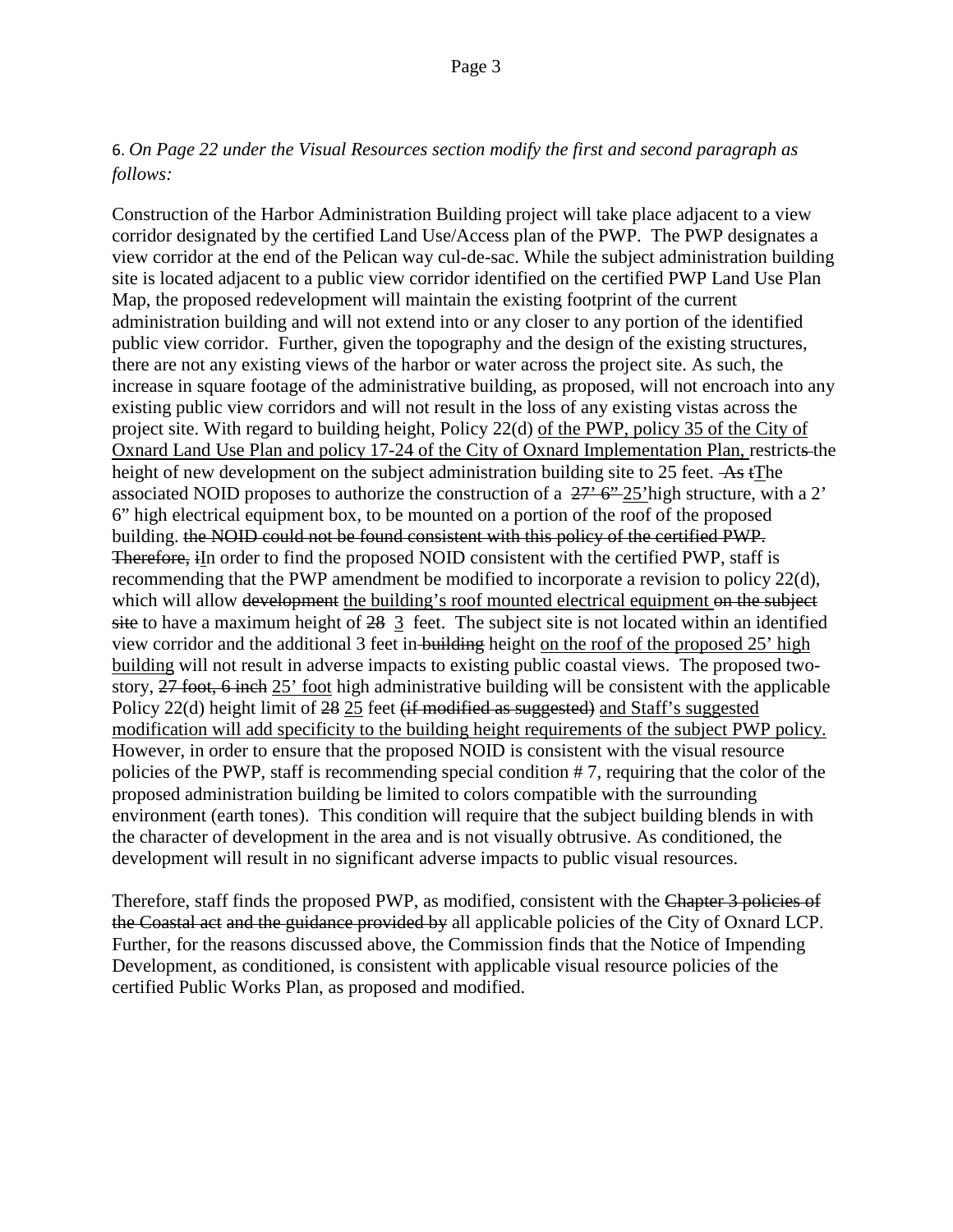#### Page 4

# *7. On Page 25 under the California Environmental Quality Act section modify the second paragraph as follows:*

As an agency with a certified regulatory program under CEQA section 21080.5, the Commission must consider alternatives and mitigation measures that would substantially lessen any significant adverse environmental effects that the proposal would otherwise have on the environment. Sections 13371 and 13356(b)(2) of Title 14 of the California Code of Regulations require that the Commission not approve or adopt a PWPA unless it can find that , "…there are no feasible alternatives, or feasible mitigation measures, . . . available which would substantially lessen any significant adverse impact that the development . . . may have on the environment." The Commission incorporates its findings on Coastal Act LCP and PWP consistency at this point as if set forth in full. These findings address and respond to all public comments regarding potential significant adverse environmental effects of the project that were received prior to preparation of the staff report. For the reasons discussed in this report, Channel Islands Harbor Public Works Plan Amendment 13-0201-1, as suggested to be modified, is consistent with the Chapter 3 policies of the Coastal Act certified City of Oxnard LCP. There is no less environmentally damaging feasible alternative project and there are no other feasible mitigation measures that would reduce the impacts of the proposed amendment.

8. *Add the attached letter of support to as Exhibit #7 of the Staff Report.*